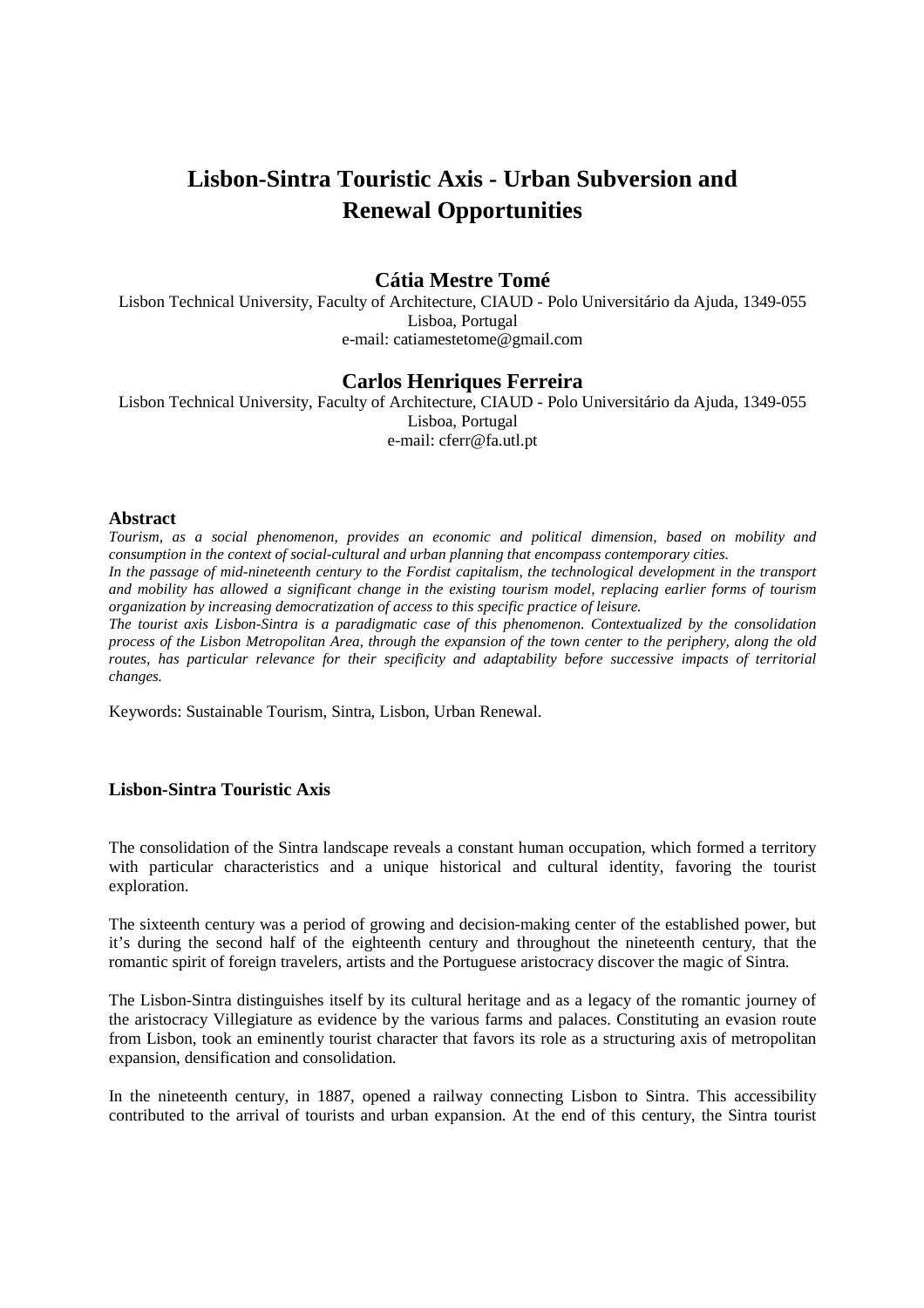character, recognizing as summer residence of aristocrats and millionaires who invest in the construction of new architectural styles (**Figure 1**) geared for leisure and resting e.g. Regaleira Farm.



**Figure 1** – Sintra old postcard

The development of accessibility, enhanced by progress on public transport and the subsequent evolution of the private car, promoted mobility and tourism democratization throughout the twentieth century, rising tourism demand to a mass tourism for all social classes.

The development of social mobility, supported by private car and the gradual rise of the tertiary sector, boosted successive and various forms of urban aggregation. The new focus of urban growth were setting up, connecting and fragmenting due to the dynamic accessibility and the diffuse form as urbanization was processed along this axis, contributing to the transformation of identity relations.

Simultaneously, the urban sprawl finds expression and the risk of an uncontrolled urban anarchy is partly protected by the De Groer Plan (1951) (**Figure 2**), that contributed to the preservation of Sintra, being established Areas of Protected Landscape of Sintra-Cascais. However, this plan has mainly focused on the potential of tourism and cultural history rooted in the village of Sintra, palaces and noble houses architectural heritage - distant from the new residential settlements.



**Figure 2** –Urbanization Plan of Sintra, Etienne de Groer, 1951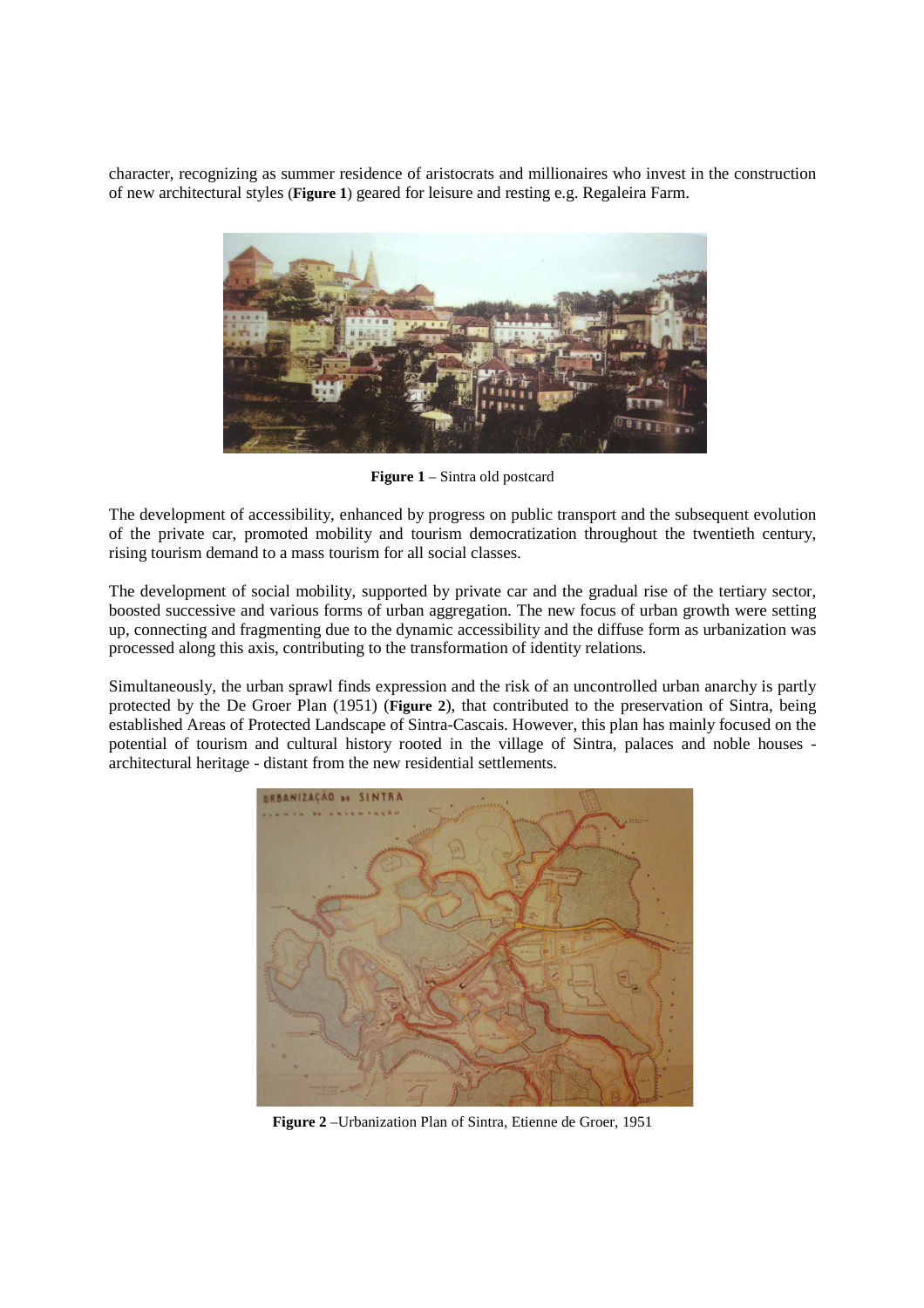Included in the tourist triangle Lisbon-Sintra-Cascais, Sintra municipality has an area of about  $317 \text{Km}^2$ , and 363 740 inhabitants (INE, Censos 2001), assuming as a tourist destination, largely determined by the Cultural Tourism matrix promoted in the region of Lisbon.

This tourist destination, early identified, promoted a landscape that combines architectural heritage, natural heritage and cultural activities, centred in the old Sintra village, in contrast with the new urban developments, that allowed speculation instead of an integrated plan.

### **The Regional and local Planning**

In the 30's of twentieth century new urban policies supported in legislation of 1934, 1944 and 1946, that framed the development of general urban plans, enlarged it's domain to "urban centers or areas of tourist interest, recreation, climate, therapeutic, spiritual, historical ... "(Gonçalves, 1989, p. 245).

However, the ineffectiveness of an operational urban planning allows some of the building legislation to play a role of regulation: the enlargement of urban centers and their densification without planning structure approved. This local reality, since the 50's, due to migration to the periphery areas of Lisbon, causes an unprecedented urban outbreak that manifests in the urban settlements center and over the paths of traditional villegiatura places. This urban expansion, along the roads, contributed to the degradation of territory, because it wasn't considered under an appropriate landscape framework (Brito, 2010b).

The 1971 legislation has set different levels of planning – general, partial and detailed plans. Being committed to the municipal councils to draw up general plans, in reality, the housing development continues to be the instrument to "enlarge the urban space," due to the incapacity of local administration to control the urban operations. (Gonçalves, 1989).

In 1977, is given the possibility to the municipal councils to prepare municipal plans, and the council assembly has the competence to decide on its. But only in 1982, was define the framework of municipal director plans (PDM), with few approved under this legislation, they represent a new formal approach to urban planning since the 1930s.

In terms of regional plans, in 1959, is approved the basis of the master plan for urban development in the Lisbon region, approved by the Plan Commission, but not by Central Administration. In 1989, this Plan wasn't yet approved, allowing unbalanced occupation of space and a huge growth in the Lisbon metropolitan area (Lobo, 2005, p. 94).

Between 1965 and 90 years, the urban housing development is the tool to *widen the urban space* without the *municipal planning framework*, in other words, urban sprawl constitute a major cause of the disordering of our urban fabric and the lack of quality of life for much of the population of the region.

Accelerated urban growth starting from 60 years showed the need for a regional vision on spatial planning. In this context were launched the bases of regional planning by the Master Plan of Lisbon Region (PDRL) 1964, and the Regional Plan of metropolitan area of Lisbon (PROTAML) 2001.

These years between the two planes correspond to the period of configuration / conformation of the territorial and institutional metropolitan area of Lisbon, a period marked by territorial dynamics that resulted in both residential and industrial expansions scattered on the peripheries of Lisbon, as the decay and degradation of the old cores, with emphasis on the depopulation of the city of Lisbon, but also the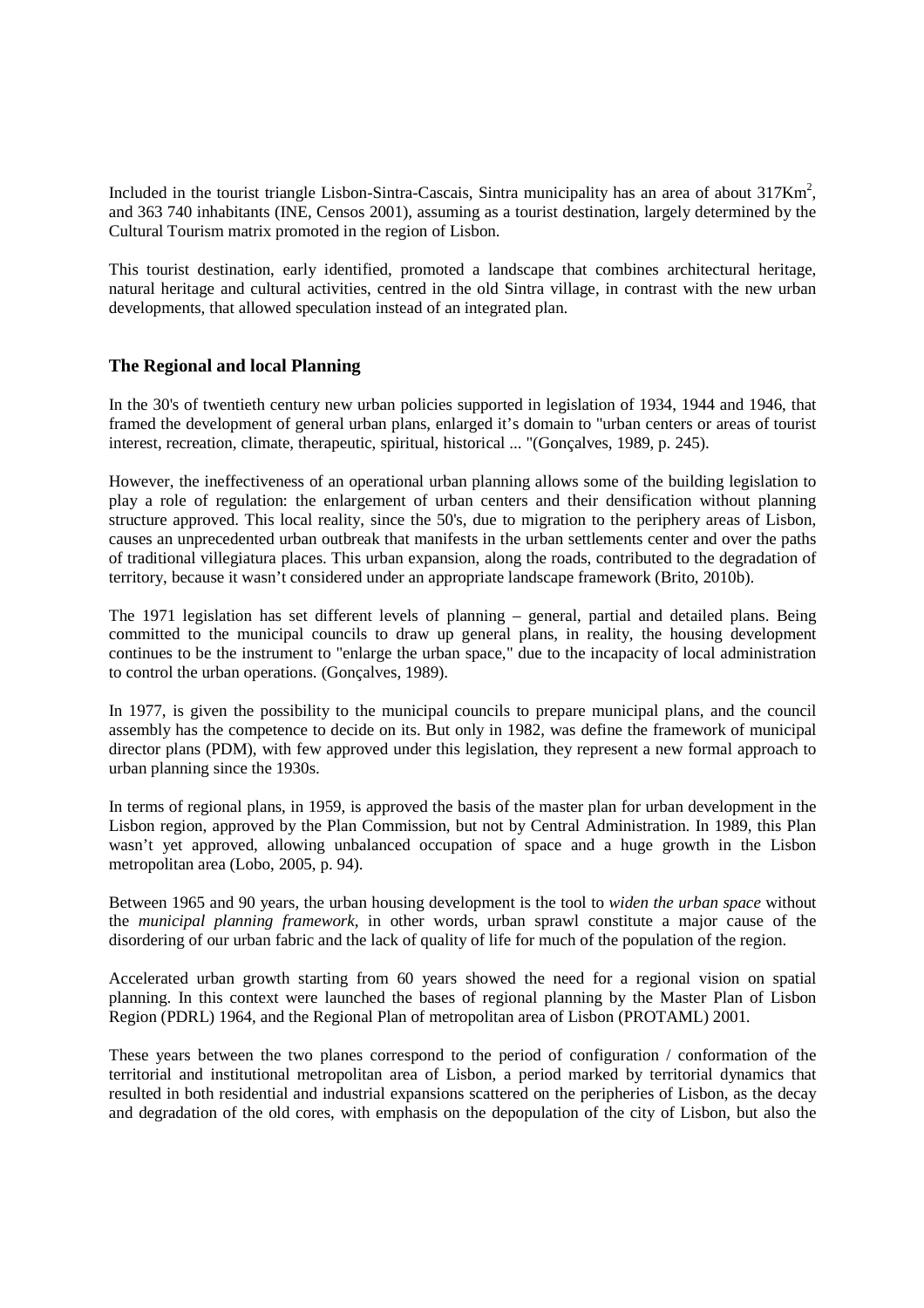disruption and transformation of rural areas traditionally associated with agricultural activities (Soares, 2003).

The PDRL framed the Lisbon region defining a set of major infrastructure and public facilities that stand out, with new ways to structure a condition far beyond the urban area of Lisbon, which encompassed new radial and circular roads. Are defined in this Plan, the CRIL and the CREL, as well as the highways of Cascais (A5), and South (A2), among others, a network whose achievement it turned out lately (**Figure 3**).



**Figure 3** Extract of the Regional Plan of Lisbon, 1964 and the infrastructure system proposed.

But, if at the level of major infrastructure, the plan is "anticipatory" and innovative, for the urban structure and occupation proposes a growth model based on radial main transport routes, "unknowing" almost for complete the territorial dynamics finer than were transforming the peripheries of Lisbon on "low fire". The PDRL, by ignoring this reality, remained a gap on the peri-urban expansion, which is the basis of a great misconception about the management of metropolitan and rural areas on urban and rural boundaries, misconception that remains until the achievement of the Regional Plan of Territorial Planning (PROT) in the metropolitan area of Lisbon (2001) (Soares, 2003).

In ten years, 1990/1999, radically changed the understanding of the Regional Planning (PROT) figure. From 1999 is attributed to PROT a guiding role of regional development, binding on the Public Administration, and enhancer of its strategic nature rather than the traditional and physical planning.

The PROTAML 1992, defining the structure of occupation and land use at a metropolitan scale reflects a physical planning vision. The relationship with the municipal planning, and in particular with the PDM, is established through the forms and restrictions to land use where there are important inconsistencies and apparent incompatibilities in the conception of the territory. This type of disarticulations contributed to the non approval of PROTAML in 1992 and for the delay of a document integrating the strategies and options for the metropolitan area planning.

In 1998, the bases law of the land-use policy and urban planning sets out three main areas of intervention: the national policy planning, land management instruments and the regime of urbanization and construction. It also provides sectorial plans (tourism).

In 1999, starts the developing of new PROTAML. For the first time, it establishes a coherent sequence of strategic planning that integrates the Strategic Plan of the Lisbon and Tagus Valley, in this way, the guidelines for land use planning can be framed by the options of economic and social development at the country and region level.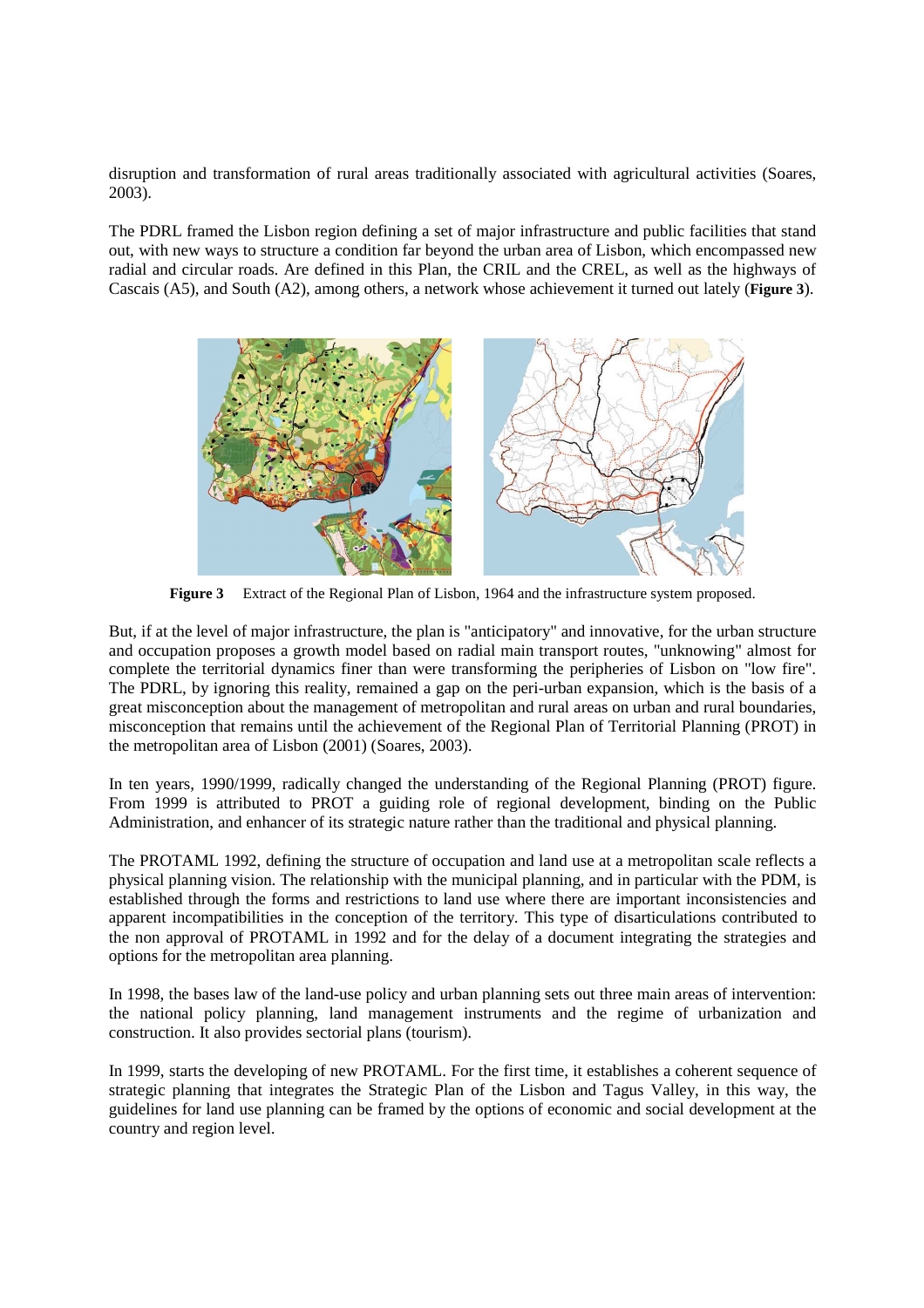So, rather than physical boundaries of land use, the PROTAML establishes principles for structuring and organization of the metropolitan territory where the urban centralities network, the metropolitan and regional connections through the transport infrastructure and the Metropolitan ecological structure, have a decisive role.

As an example of what happens with the plans of 90 years, the tourism policy intervention in this process is marked by the absence or by the subsequent intervention, not reflecting a strategic vision about the importance of this activity, and the fragilities resulting from a segregated vision of the territory that doesn't include the aspects of patrimonial valuation as a current process of urban expansion.

#### **The territorial tensions and a distorted dialectic**

The territorial tensions were being formed from the convergence of different elements in the same territory, different pressures imposed without ensuring a balanced hierarchy of precedence.

On the one hand, tourism favored the preservation of a low density zone and environmental quality, on the other, the development of mobility and accessibility infrastructure, as well as the ineffectiveness of the planning instruments, allowed the proliferation of dense and uncharacteristic housing zones and scattered polarizations - Rio de Mouro, Cacém, Queluz - near Lisbon, which camouflaged pre-existing asset values, reflecting the massive residential expansion.

Place of prejudice and integration, this tourist axis, in the strategic-territorial identity, by previously leveraged the heritage and historic contents, Gains complexity with the "urban boom," new forms of real estate pressure and the overlap of undifferentiated That new accessibility infrastructure contributions to tourist Tensions Between the poles of Lisbon and Sintra, and the intermediate areas of emerging urbanization (**Figure 4**).



**Figure 4** Dialectics between centralities and intermediate urban patterns – continuities and fragmentation In Lisbon-Sintra axis.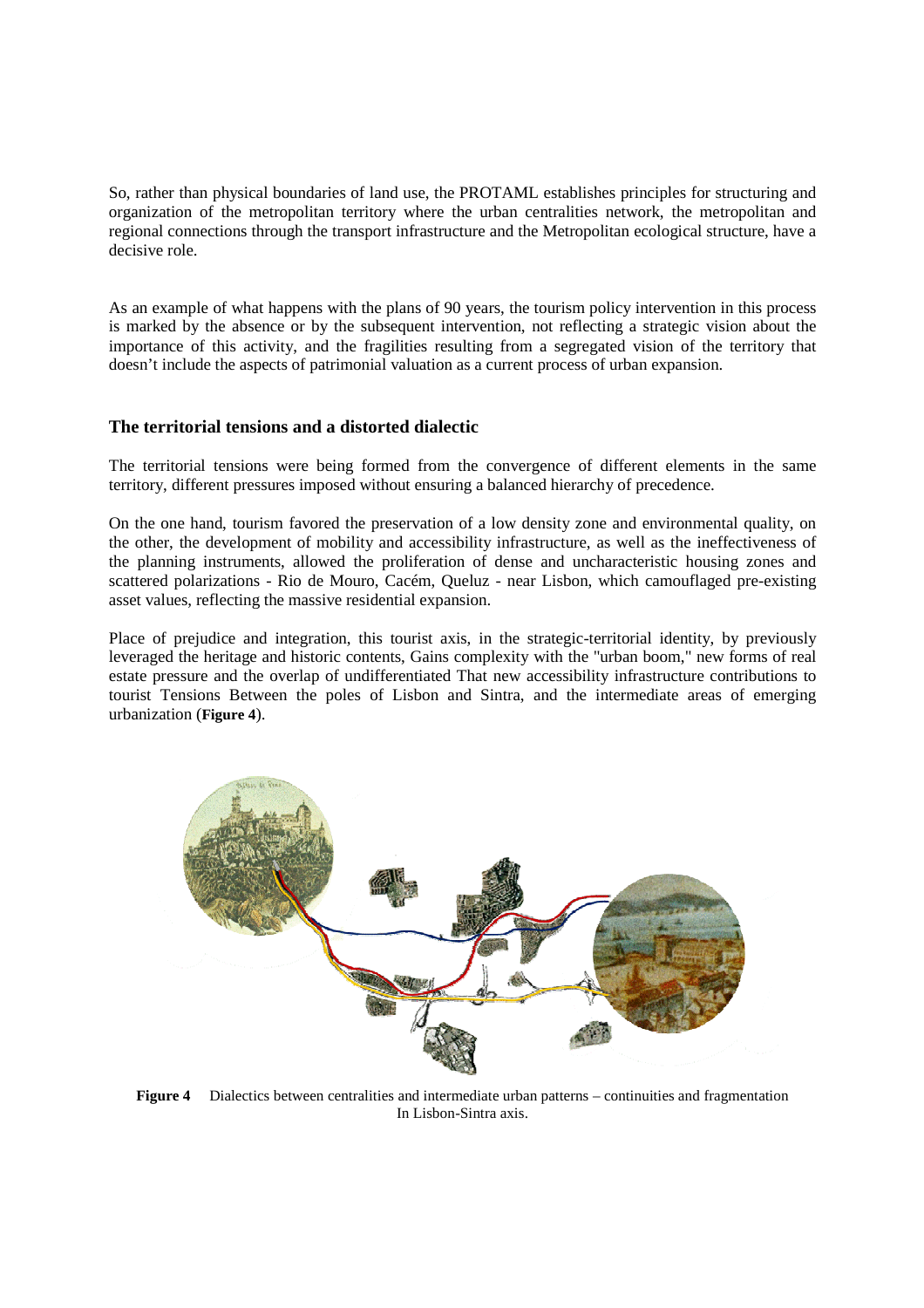The identity of Sintra results from a established dichotomy between the cultural tourism (centered on the village of Sintra) and housing clusters (**Figure 5**). On the other hand, the tourist flux brings new problems that require analysis. As notice, the recent mass tourism - *low cost* - open to new social organized groups are focus on the origin and destination places (Lisbon-Sintra) ignoring the old connection paths and its legacy.



**Figure 5** Touristic Plan Guide of Sintra.

The romantic legacy, associated to the enjoyment of the path, enchanced by successive estates of recreation, is progressively replaced by distance-time operative relationship centered on the origin and destination. The conquest of space and time gains strength in a parallel process of massive residential urban growth that overlaps the ancient tourist expectations, where the promotion of tourism and residential developments belies the weight of the old summer resorts and aristocratic residences.

In this cultural context, we should analyze the *speculative bubble* and the *subversion* of *values* phenomenon that found expression in this territory, blaming the political and Administration incapacity to regulate the occupation of the territory.

The speed of this process, coupled with the ineffectiveness of planning tools and urban planning, allowed the disqualification of landscapes, where it manifests the transformation of sustainable identity. Matter this way a critical analysis of the changes along this axis and a purposeful strategic approach of urbantouristic interventions and new tourist projects of urban regeneration

#### **Challenges between a cultural legacy and renewal opportunities**

The challenges of urban sustainability confront conservative positions with the vanguards of a city in change. Is important to understand the strategic role of city review as an integrated process, considering some critical reflections to be included in the plans and projects: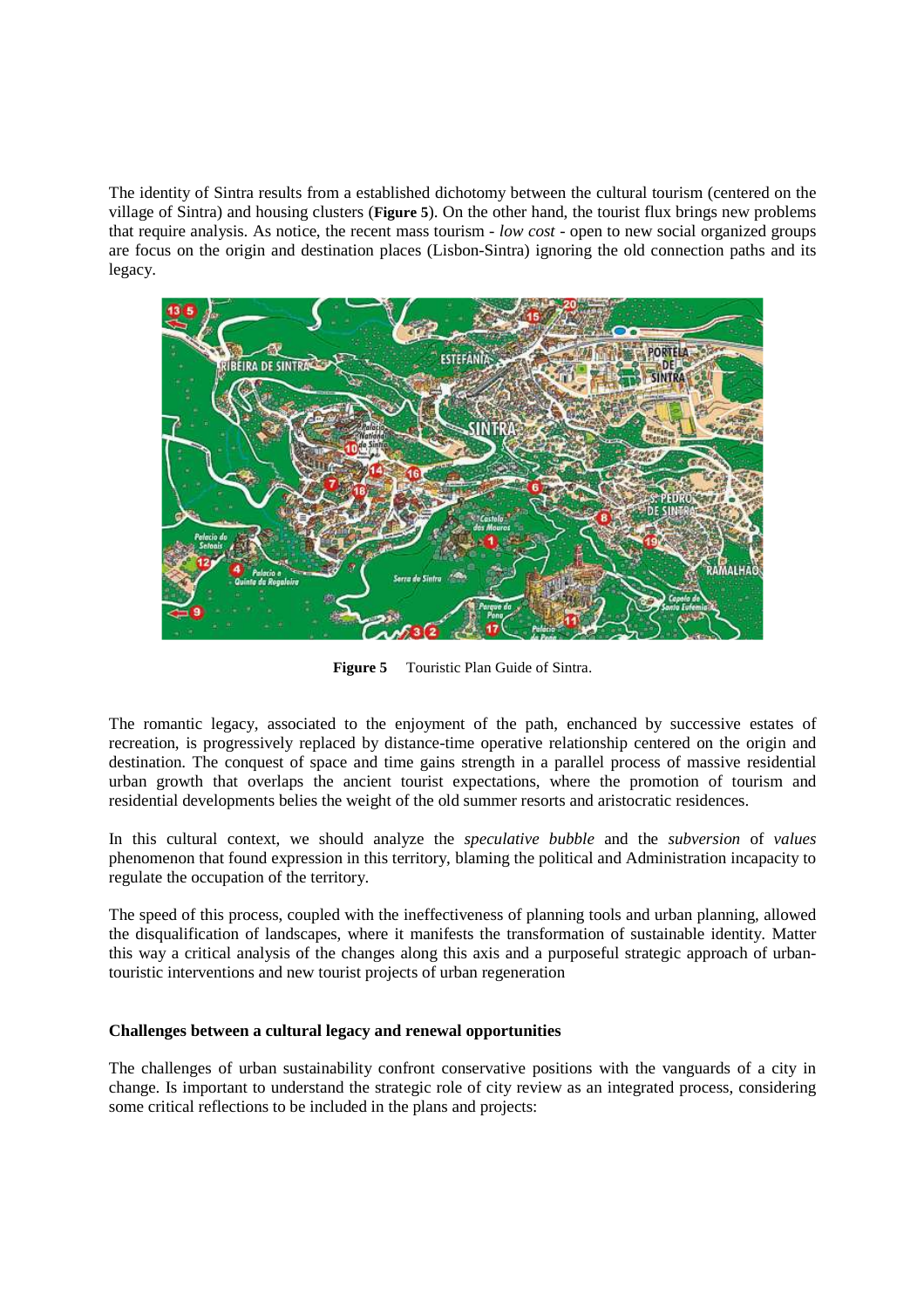- The consolidation of cultural stereotypes embodied in the old statements, area confronted with new developments of landscape minimizing the amount of urban sprawl, present in contemporary city.
- The effects of urban growth, rather than inhibitors of value, should promote new possibilities of valorization of the territory;
- Time and technical pressures, over new infrastructure aren't reflected in real time due to the commitments of connections (previous and new) and the limited abilities of negotiation;
- The process of city growth and new forms of mobility hasn't been able to integrate a new landscape today. On the one hand, successive overlapping infrastructure accessibility promotes mobility and facilitates communication, fostering new connections. On the other, the confrontation of different scales of action introduces new rates of apprehension of the landscape associated with new challenges and different scales, which impose the need for revision of the traditional urban model;
- The historical Lisbon-Sintra connection, which initially stated from a villegiature concept relation, as been successively transformed into a bipolar dangerous reality, as the overvaluation of main traditional centers reduces the importance of the intermediate territory.

### **Conclusions**

It's important to assurance a balance between central territories and the intermediate urban fabric, promoting a valorization policy preserving their specificities. On the other hand, the correct evaluation and structuring of the impacts produced by the implementation of infrastructure accessibility can be an essential to overcome the currently identified constraints.

The urban sustainability is supported in large compromises including technical, administrative and political decisions. These compromises should be focus on the possibilities of integration between cultural heritage and new competitive challenges.

It's also recommended the establishment of a specific entity - *Task Force* - in order to develop a comprehensive management synchronized between the Master Plan, Regional Plan and Strategic Plan. This management should seek new approaches overlapped the classic instruments, in order to improve the communication between different actors. The interactions between urban developments and touristic resources can be an important essay.

Recognizing the new opportunities that emerge from this subversion of identity, resulting from changes produced by tourism and urban massification, we value the importance of an evaluation process. In this context we stress the need to develop plans and projects of local and regional levels including: the creation of a tourism plan for urban inter-regional competitiveness; the recovery of a cultural and patrimonial route associated with the urban context of infrastructure accessibility and mobility interfaces; the production and promotion of new reference icons suitable to the different levels of understanding and perception of contemporaneity. In the interactions between urban planning, territory and tourism, is essential to strengthen each of these dimensions, exploring the possibilities of the urban planning legacy, and the touristic competitiveness in the territories under an anthropocentric approach.